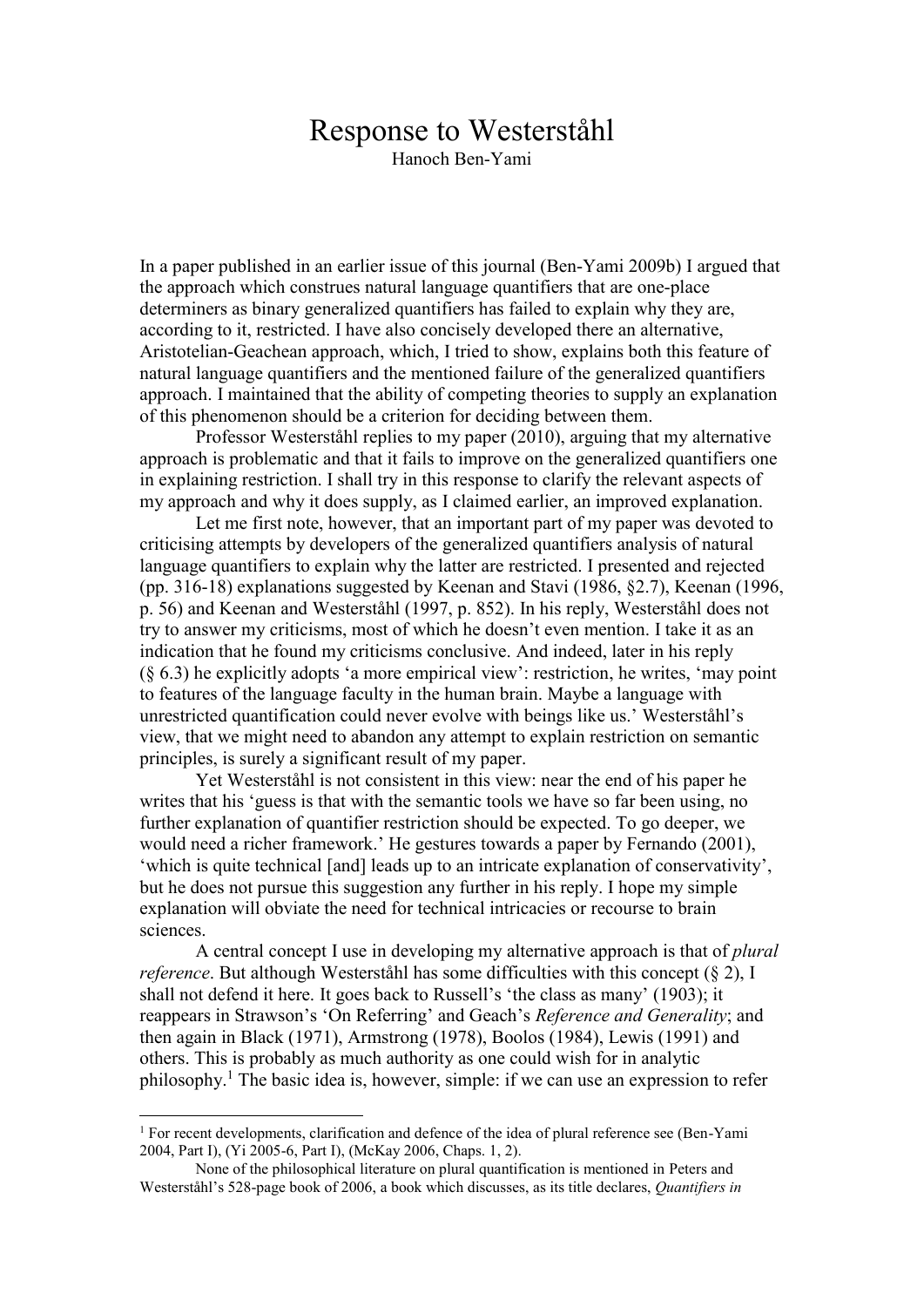to a *single* individual, we can surely also use expressions to refer to *more than a single* individual. While 'my daughter', when I use it, refers to that one person, namely my daughter, 'my children' similarly refers to two persons, namely my daughter and my son. 'He', as demonstrative, is used to refer to a single individual, while 'they' is so used to refer to more than a single individual. It is hard to see what could be unclear in this idea.

The clarity of the idea and the apparent existence of plural referring phrases in natural language made philosophers attempt, in recent decades, to incorporate plural reference into logic and semantics. The need for such incorporation became clearer once Boolos (1984) and others noted various valid inferences in natural language that employ plural referring expressions and cannot be captured by standard versions of the predicate calculus. My approach can be seen as part of this attempt.<sup>2</sup>

A fresh look at model-theoretic semantics reveals something peculiar at its foundations: the universe or model, the domain over which we quantify, remains unspecified by what we say. The truth conditions of a quantified sentence are a function of its domain, but—assuming model-theoretic semantics gives the correct semantics of natural language—speakers never say what this domain is. This seems unadvisable, for misinterpretations might easily arise. On the other hand, it seems we are not familiar from our daily discourse with such misunderstandings. Something must have gone wrong in our analysis of natural language, but what?

The answer is, the lack of plural referring expressions from the calculus. Let us consider a quantified subject–predicate sentence, '*q S* are *P*', where *q* is a quantifier. From his *Begriffsschrift* on, Frege has interpreted the grammatical subject term *S* in such sentences as logically predicative (see, for instance (1892: 197-8)). *All* general terms are, according to him, logically predicative; only singular terms can be logical subject terms.<sup>3</sup> This made it impossible for Frege to specify a plurality by means of any expression in language. The plurality over which we quantify remains unspecified in Fregean logic.

For Frege himself this was not a drawback, as in his semantics the domain is always the universal domain. But with the emergence of model-theoretic semantics with its variable domains, the difficulty came into being: a semantics which essentially involves an unmentioned—or even ineffable?—domain. If the domain is that important, why not specify it?

The answer is that natural language of course does specify its 'domain'. By contrast to the predicate logic, natural language has plural referring expressions, which it uses to specify the plurality over which we quantify. In a sentence of the form '*q S* are *P*' the grammatical subject term *S* is used as a plural referring expression, determining the plurality over which we quantify. For instance, if I say, when discussing an exam I gave, 'Most students arrived on time', I use 'students' to refer to the students that took my exam; and I use the quantifier 'most' to specify to how many of them the predicate, 'arrived on time', applies.

Since quantification necessarily involves a plurality over which we quantify, it is most natural that we should have expressions to specify that plurality, as indeed

1

*Language and Logic*, and whose aim 'is to give a comprehensive picture of the whole area of quantification' (p. viii). The idea of plural reference is mentioned on pages 1-3 of the book, first to say that the book will not cover this topic and then to cast doubt on its importance to the semantics of quantification.

 $^{2}$  For a comparison of my approach to other approaches in plural logic, those which follow Boolos, see (Ben-Yami 2009a).

 $3$  For a presentation and criticisms of Frege's arguments for his position, see (Ben-Yami 2006).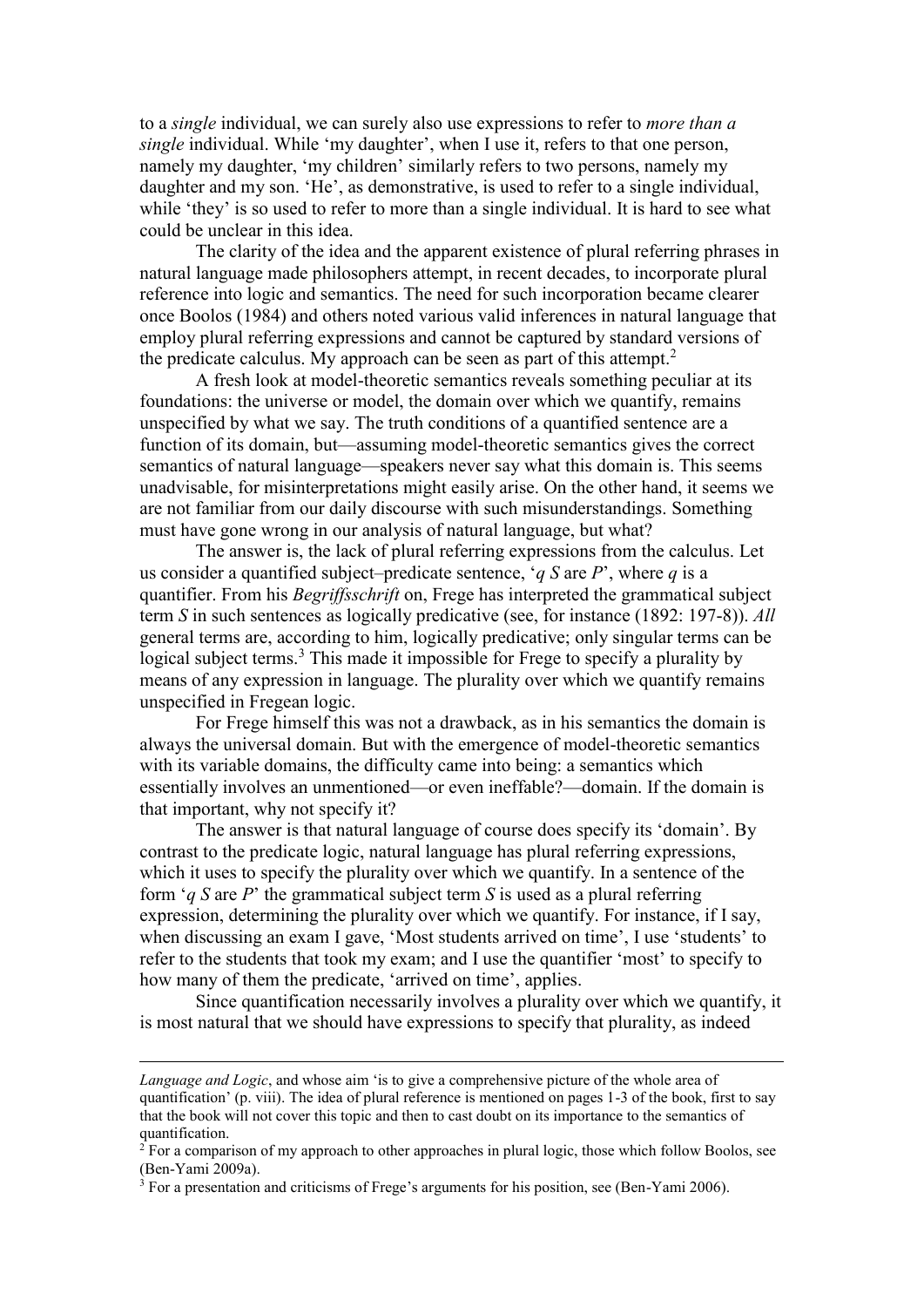natural language has. Only the lack of plural referring expressions from the predicate calculus made logicians blind to the mentioned function of the grammatical subject term, and brought them to misinterpret it as logically predicative.

Westerståhl practically agrees (§ 2) that once we interpret the subject term *S* as a plural referring expression, natural language quantifiers turn out to be necessarily 'restricted'. And I hope I have clearly explained above why this interpretation is not built in by 'a mere stipulation' but 'for independent principled reasons' (§ 6.3). This is therefore a significant advantage over the generalized quantifiers approach of the approach that interprets the grammatical subject term *S* in '*q S* are *P*' as a plural referring expression. The inverted commas around 'restricted' above are due to the fact that the interpretation of natural language quantifiers as restricted, in the sense this term has within the logic of generalized quantifiers, is applicable only if we construe the former as binary generalized quantifiers, a construal I of course reject. A different explanation of restriction, independent of this construal, is given below, quoted from Westerståhl. I shall briefly present there my explanation of restriction; but first a few more words on domains of discourse.

As I explicitly noted in my earlier paper (p. 321) and as could be seen above, according to my approach natural language has no domain of discourse in the technical sense of predicate logic semantics, namely, an unspecified but presupposed plurality over which we quantify. Against this Westerståhl gives the following example:

Suppose I describe a tram ride to my friend, and how at some point the tram stopped due to a power failure, and all passengers had to get out. I might end my discourse with:

(10) Everyone left.

It can be quite natural to assume that my discourse has built a temporary universe consisting of people in the tram (even if I used no expression denoting that set), and so (10) automatically means what I intended it to mean, i.e. that *everyone in the tram* left. (§ 4)

Westerståhl then struggles with the question, whether 'one' in 'everyone' might not be doing the plural referential work. To save himself this issue, he could have used the example I brought in my paper, 'the second contribution to the following exchange: "Have all students arrived?"—"No. Some are missing."' (p. 324). So despite the impression Westerståhl may unintentionally have created, I was well aware of this possible objection. I there classified it as a special 'elliptic' case, but given Westerståhl's objection, I shall say a few more words about it here.

First, notice that this is a special specific case; even if it were a case of an unspecified yet presupposed domain of quantification, it would not follow that in, say, 'Most students have arrived' the domain is not explicitly specified by the general noun 'students', and it would not therefore prove that my analysis is mistaken. But secondly, both in Westerståhl's example and in mine, a plural referring expression which explicitly specifies the domain *was* used, albeit in an earlier sentence: Westerståhl's story contains the earlier sentence, 'all *passengers* had to get out', and my exchange contains 'Have all *students* arrived?'. Accordingly, a Gricean conversational maxim, Avoid Unnecessary Prolixity (Grice 1967: 27), would dictate that the speaker should not repeat what need not be repeated. And *we* should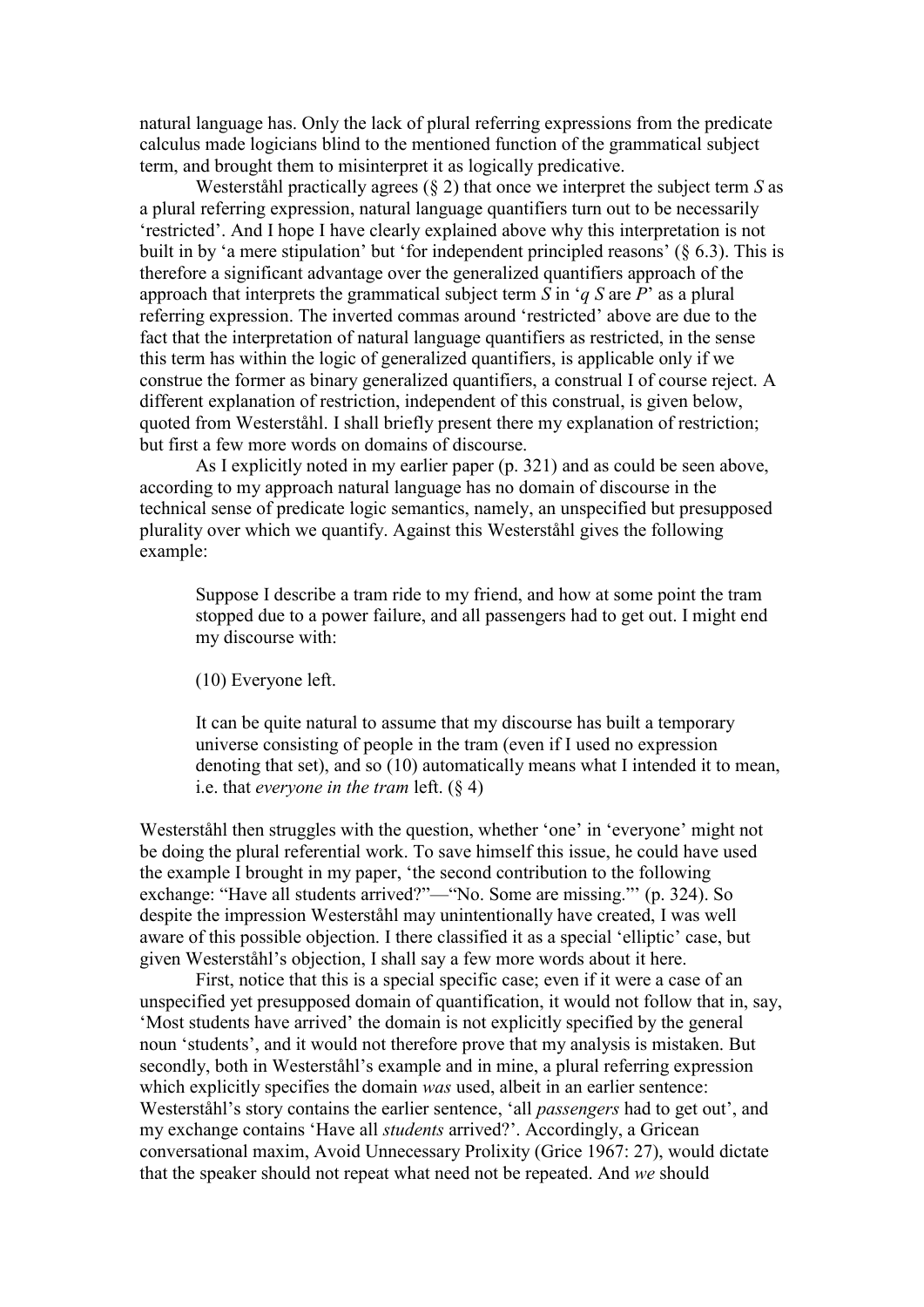remember that these Gricean principles were intended to show which cases should *not* bring us to modify our semantics. The fact that no explicit plural referring expression is used in these 'elliptic' sentences is predictable *on* my analysis, given Gricean principles and the fact that the appropriate plural referring expression has just been used. So we can still maintain that the alleged implicit domains of quantification, discourse universes or 'temporary universes', which are 'theoretical tools used by the semanticist' (§ 4), are redundant. Moreover, both in Westerståhl's example and in mine, the plurality necessary for quantification has been specified earlier in the discourse (passengers, students), and the common noun that usually follows the quantifier is absent. This supports the claim that the role of this common noun, when it *is* used, is to specify the plurality over which we quantify. For this reason, when this plurality has just been specified, the common noun is redundant and can be omitted. These 'elliptic' cases thus *support* my analysis.

Westerståhl proceeds to note that some sentences in natural language require what he calls *context sets*, for instance:

(1) Wherever John shows up, most people tend to leave.

Here, he claims, we quantify over (locations and) sets or pluralities of people in the vicinity of John at each place. No constituent of (1), and no token or use of 'people', refers to these context sets or pluralities, he claims, yet still these context sets are needed.

Again, even if Westerståhl were right and such examples did show that some sentences require a presupposed and unspecified domain of quantification (here, a plurality of sets or pluralities), this would not show that in 'Some students were late' the noun 'students' is not a plural referring expression explicitly specifying the domain of quantification; thus it would not prove my analysis wrong or the generalized quantifiers one right. But, secondly, I think it does not show what Westerståhl claims it does. Consider the sentences

- (2) Jotham loves his mother.
- (3) Every child loves his mother.

While 'his mother' is a referring expression in (2), designating Jotham's mother, it refers to nothing in (3). So do we need a special analysis of 'his mother' in (3), something like context sets of mother singletons?—of course we do not: for any *substitution* of a child's name for 'every child' in (3), 'his mother' then refers to the mother of the designated child; this is how the meaning or truth conditions of (3) are determined. Since in (3), 'his mother' is anaphoric on a *quantified* noun phrase, it acquires reference only when an appropriate referring expression is *substituted* for the quantified noun. To claim that a special kind of quantification, reference or what have you is necessitated by 'his mother' in (3), would be similar to the following line of argumentation. Compare the formulas

(4)  $p \rightarrow q$ (5)  $(x)(Px \rightarrow Qx)$ 

In (4),  $\rightarrow$  stands for the material implication, namely, the truth-function TFTT. But, one might argue, since neither its antecedent nor its consequent has a truth value in (5), it cannot be a truth function there, and a special interpretation of  $\rightarrow$  is needed in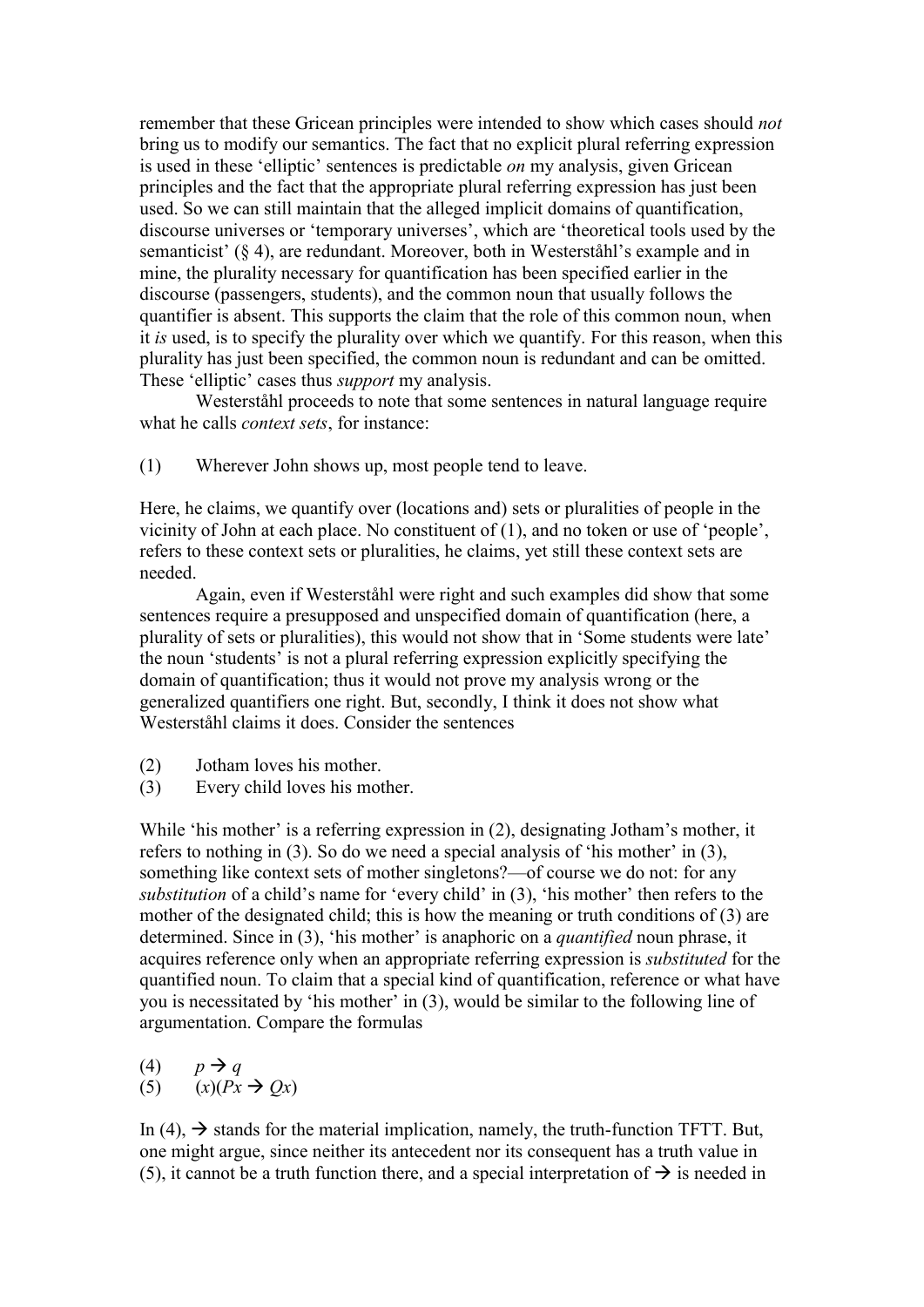this case. We of course reject this argument, since for any *substitution* of a constant for the variable in the parentheses,  $\rightarrow$  is interpreted as the truth function TFTT. More generally, parts of speech that appear within the scope of a quantifier may contribute to the determination of the meaning of the quantified sentence through their contribution to the meaning of substitution instances of that sentence. This is also the case with multiply quantified sentences, such as (1) or the following one:

(6) Every child likes most of his classmates.

Westerståhl would have us quantify in (6) over an unspecified yet presupposed set of context sets of classmates. My alternative explanation is as follows: 'his classmates' does not refer to anything in (6); however, for any appropriate substitution of a child's name for 'every child', 'his classmates' then designates that child's classmates, and the sentence is true just in case the child likes most of them. And (6) is true just in case every such substitution yields a true sentence. Again, this interpretation follows directly from the application of general rules for the interpretation of parts of speech within the scope of a quantified noun phrase. So I do not think that even for the more complex case of multiply quantified sentences did Westerståhl succeed to show that my rejection of implicit quantification domains does not apply.<sup>4</sup>

I explained in section 4 of my earlier paper on a priori grounds why natural language quantifiers that are one-place determiners are necessarily restricted on my approach. But I shall concisely repeat the main idea here. First, let us explain what restriction amounts to. I quote Westerståhl's informal explanation, which opens his reply, and which I find no less clear or precise than any formal one:

Natural language quantification is *restricted*, in the sense that the truth or falsity of a sentence like

(1) Most students came to the party

1

is independent of (a) how many non-students there were at the party, and (b) how many individuals in the universe of discourse are neither students nor party guests. That is, quantification is restricted to the set of students.

On my approach, there is no universe of discourse involved in the truth conditions of 'Most students came to the party', and of course no non-students are mentioned by it; its truth value is therefore *necessarily* independent of these. Quantification is thus necessarily restricted to the plurality of students. I am sure readers would agree that this semantic explanation of restriction is not technically intricate and of course makes any recourse to brain science redundant.

Westerståhl devotes §3 of his paper to proving that any natural language quantifier realizable on my approach can also be interpreted as a restricted binary quantifier, and *vice versa*. This, I think, is redundant, for it was one of the central claims of my paper. My additional claim was that the generalized quantifiers approach cannot explain why *only* these quantifiers are realized in natural language, while my alternative approach can. As we saw, Westerståhl indeed admits that this has not been explained by the former approach. He also wonders whether I could

<sup>4</sup> I discuss multiply quantified sentences, bound anaphora and related issues in more detail in (Ben-Yami 2004, Chaps. 7, 8).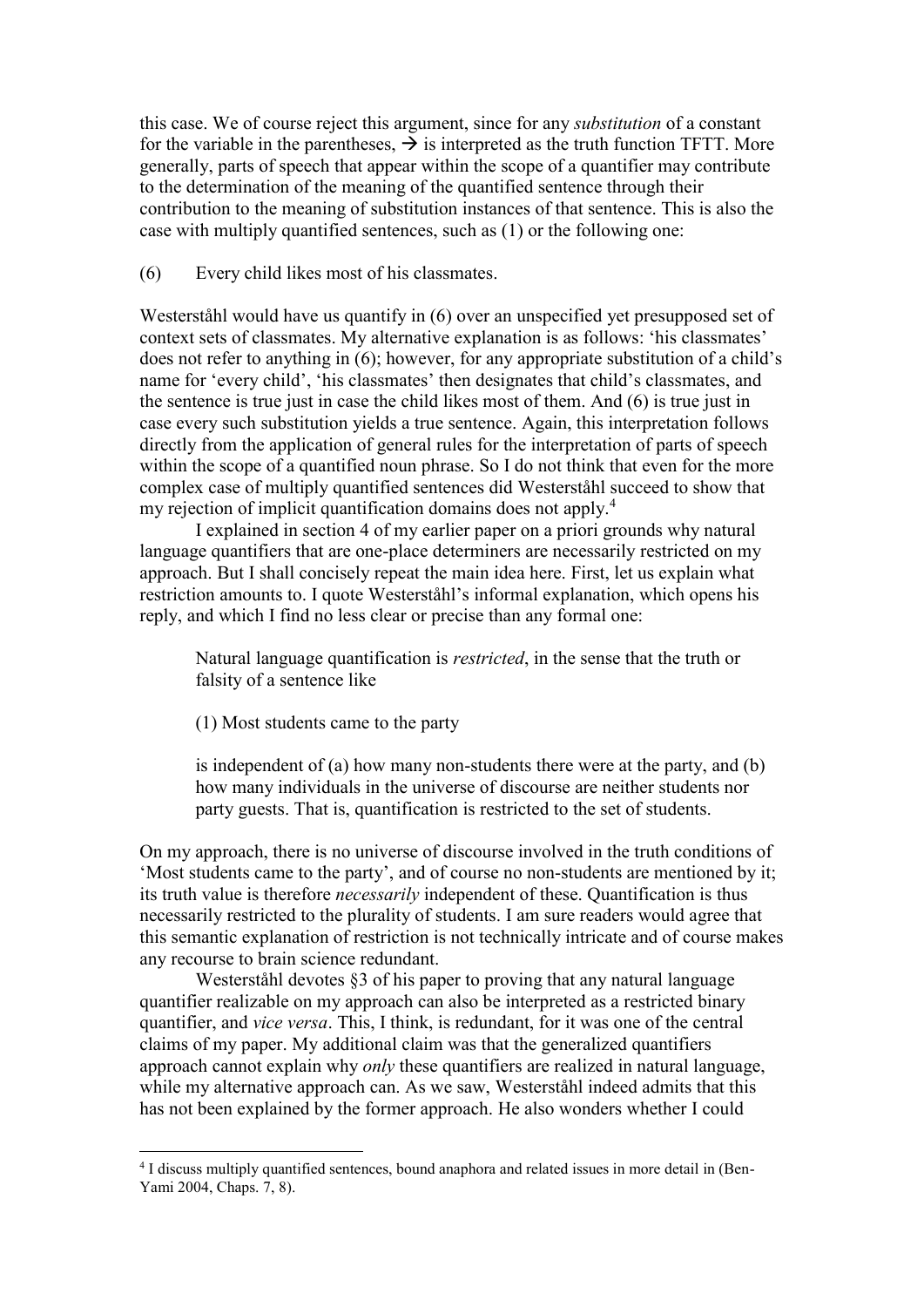prove on my approach non-trivial facts, for instance, that the binary quantifier *most* is not definable by any unary quantifiers  $(\S 5)$ . Now although I supplied a simple proof of that in my paper (pp. 311-312), of course when we come to unary or binary quantifiers, which presuppose a domain of quantification, my approach to quantification will not apply. It was intended to apply to natural language, and not to a formal system which I claim fails to capture the semantics and logic of natural language. A different but related and relevant question, which Westerståhl raises at the end of section 4, is whether it is possible to do natural language semantics on my approach with a formal system as powerful as model-theoretic semantics, but without using discourse universes etc. The reply here is affirmative, and I have mentioned in my earlier paper two works that do just that ((Lanzet and Ben-Yami 2004), (Lanzet 2006)).

I addressed in this response only Westerståhl's main objections and what I take to be misunderstandings. I thus pass over a few minor points in silence. I shall end with the following comment. Westerståhl interprets my remark, that 'the ability of competing theories to supply an explanation [of restriction] should be a criterion for deciding between them', as if I meant by it that this should be the *sole* criterion. (Ben-Yami 2009: 309; Westerståhl 2010, Introduction and § 5) But this is not what I meant: I wrote that it should be *a* criterion, not *the* criterion; other strengths and weaknesses of theories should of course also be considered. Additional advantages of my approach were not the subject of the paper to which Westerståhl replied, but they can be found in (Ben-Yami 2004), where my system is developed in much more detail. I show there how my approach explains away an alleged ambiguity of the copulative structure; how it explains semantic analogies between empty singular terms and empty general terms; how it explains the semantic need for active–passive voice distinction, converse relation-terms or similar reordering devices; and more. Other strengths of my Aristotelian-Geachean approach are discussed in (Ben-Yami 2009a: § 3), vis-à-vis plural quantification logic. A deductive system built on its basis, which incorporates Aristotelian logic and is not less powerful than the first order predicate calculus can be found in (Ben-Yami 2004: Part III) and (Lanzet 2006). The decision between the different approaches should of course take all this into consideration.

> *Philosophy Department Central European University Budapest*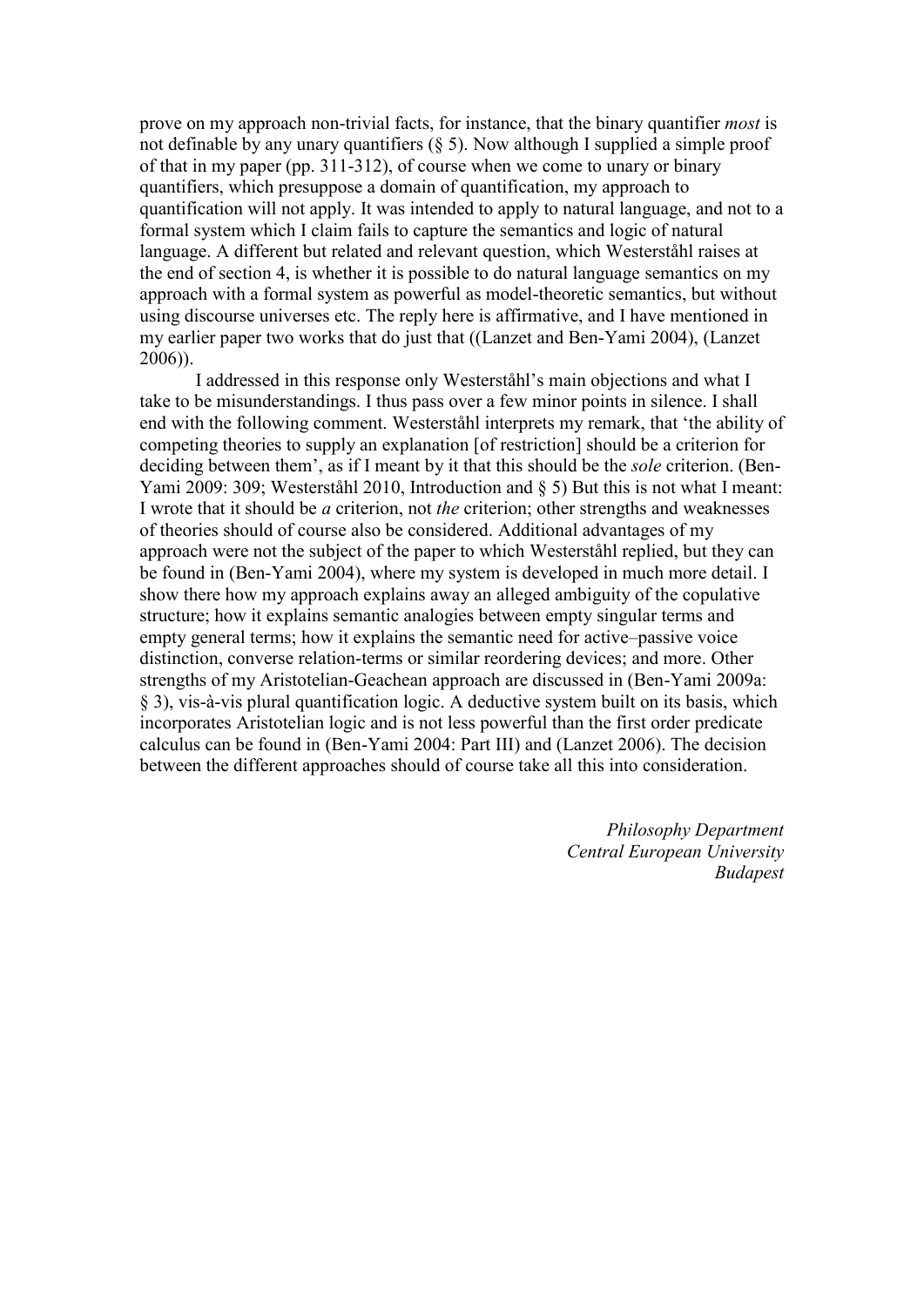## References

- Armstrong, D. M. 1978: *Nominalism and Realism: Universals and Scientific Realism*. Volume I, Cambridge University Press.
- Ben-Yami, H. 2004: *Logic & Natural Language: On Plural Reference and Its Semantic and Logical Significance*. Ashgate, Aldershot. Revised and updating version at [http://web.ceu.hu/phil/benyami/L&NL-Rvsd/L&NL-Rvsd.html.](http://web.ceu.hu/phil/benyami/L&NL-Rvsd/L&NL-Rvsd.html)
- Ben-Yami, H. 2006: A Critique of Frege on Common Nouns. *Ratio* 19: 148-155.
- Ben-Yami, H. 2009a: Plural Quantification Logic: A Critical Appraisal. *Review of Symbolic Logic* 2: 208-232.
- Ben-Yami, H. 2009b: Generalized Quantifiers, and Beyond. *Logique et Analyse* 208: 309-326.
- Black, M. 1971: The Elusiveness of Sets. *The Review of Metaphysics* 24: 614-36.
- Boolos, G. 1984. To Be is to Be a Value of a Variable (or to Be Some Values of Some Variables). Reprinted in his 1998: *Logic, Logic, and Logic*. Harvard University Press: 54-72.
- Fernando, T. 2001: Conservative Generalized Quantifiers and Presupposition. *Semantics and Linguistic Theory* XI: 172-91.
- Frege, G. 1892: Über Begriff und Gegenstand. *Vierteljahrsschrift für wissenschaftliche Philosophie* 16: 192-205.
- Geach, P.T. 1962: *Reference and Generality: An Examination of Some Medieval and Modern Theories*. Emended edition 1968. Cornell University Press.
- Grice, H.P. 1967: Logic and Conversation. Reprinted in his 1989: *Studies in the Way of Words*. Harvard University Press: 1-143.
- Keenan, E. 1996: The Semantics of Determiners. In Lappin, S. (ed.): *The Handbook of Contemporary Semantic Theory*. Blackwell, Oxford: 41-63.
- Keenan, E. and Stavi, J. 1986: A Semantic Characterization of Natural Language Determiners. *Linguistics and Philosophy* 9: 253-326.
- Keenan, E. and Westerståhl, D. 1997: Generalized Quantifiers in Linguistics and Logic. In van Benthem, J. and ter Meulen, A. (eds.): *Handbook of Logic and Language*. Elsevier, Amsterdam: 837-93.
- Lanzet, R. 2006: *An Alternative Logical Calculus: Based on an Analysis of Quantification as Involving Plural Reference*. Thesis submitted at Tel-Aviv University. [http://www.ceu.hu/phil/benyami/Lanzet -](http://www.ceu.hu/phil/benyami/Lanzet%20-%20Alternative%20Calculus.pdf) Alternative [Calculus.pdf.](http://www.ceu.hu/phil/benyami/Lanzet%20-%20Alternative%20Calculus.pdf)
- Lanzet, R. and Ben-Yami, H. 2004: Logical Inquiries into a New Formal System with Plural Reference. In Hendricks, V. *et al*. (eds.): *First-Order Logic Revisited*. Logos, Berlin: 173-223.
- Lewis, D. 1991: *Parts of Classes*. Blackwell, Oxford.
- McKay, T. J. 2006: *Plural Predication*. Clarendon Press, Oxford.
- Russell, B. 1903: *The Principles of Mathematics*. Second edition 1937. George Allen and Unwin, London.
- Strawson, P.F. 1950: On Referring. Reprinted in his 1971: *Logico-Linguistic Papers*. Methuen, London: 1-27.
- Westerståhl, D. 2010: Explaining Quantifier Restriction: Reply to Ben-Yami. *Logique et Analyse*.